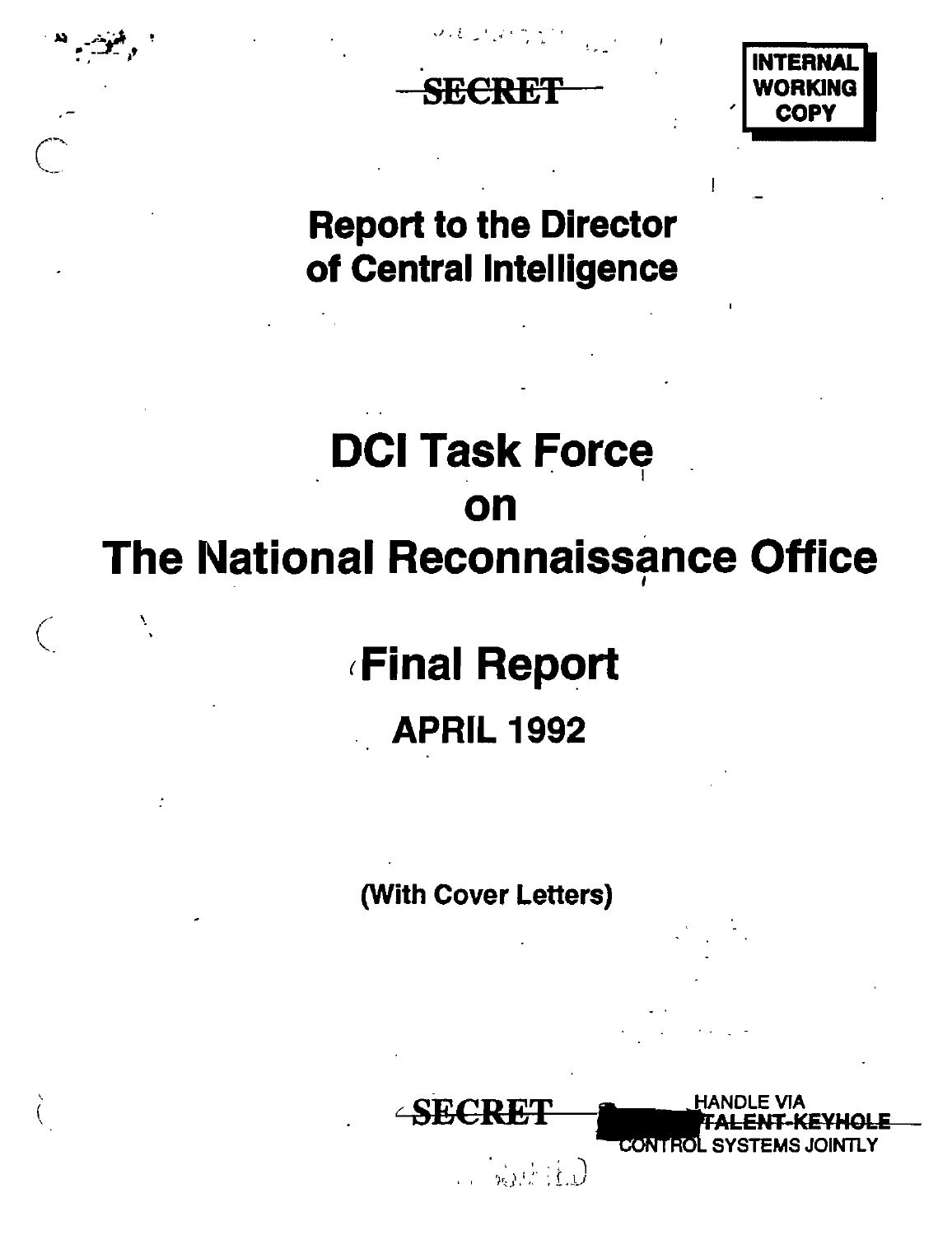| $\mathcal{L}$<br>¥<br>٠ | ¥ |  |
|-------------------------|---|--|
|                         |   |  |
|                         |   |  |





OFFICE OF THE DIRECTOR

• May 19, 1992

### MEMORANDUM FOR THE SECRETARY OF DEFENSE

SUBJECT: DCI Task Force on the NRO - INFORMATION MEMORANDOK

Attached is the final report of the Task Force on **the** National Reconnaissance Office commissioned by the Director of Central Intelligence on March 5, 1992. We in the NRO greatly appreciate the work of Bob Fuhrman and his task force--it was a brilliant effort done on a tight time line.

The Task Force provided me and other senior NRO managers ample opportunity to express our views, and we did so with candor. Nevertheless, it was clear from the start that the Task Force would come to its own conclusions. The enclosed final report contains their views. I agree with most, although not all, of their findings.

Based on the presentation of the Task Force results to you and our conversation on March 23, and <sup>a</sup> similar presentation to and discussion with the Director of Central Intelligence on March 20, I am taking action to implement a functional  $($  "INT" $)$ . realignment of the NRO as directed by the President in NSD-67. I am also planning to collocate most elements of the NRO in the Washington, D.C. area as soon as practical if Congressional concurrence is obtained. An implementation team is in place, and within the next few weeks I will formally change the NRO organizational structure and the reporting chains for individual \_,-Ptogram managers. We hope to begin collocating elements of the NRO this summer, first by establishing new programs here in the Washington area, and eventually by 1996, almost the entire NRO is planned to be collocated at our new Westfields facility near Dulles Airport. We will continue to inform appropriate executive and legislative elements as we move through the restructure process.

I am implementing several other recommendations of the Task Force. I have adopted a new NRO Mission Statement. I have initiated a study and directed preparation of an implementation plan on how to declassify the "fact of" and other key facts





.~ ".

INTERNAL

**CONTROL NO**  $\frac{1}{PAGE}$  of  $\frac{2}{2}$  copies  $PAGE\_1$  of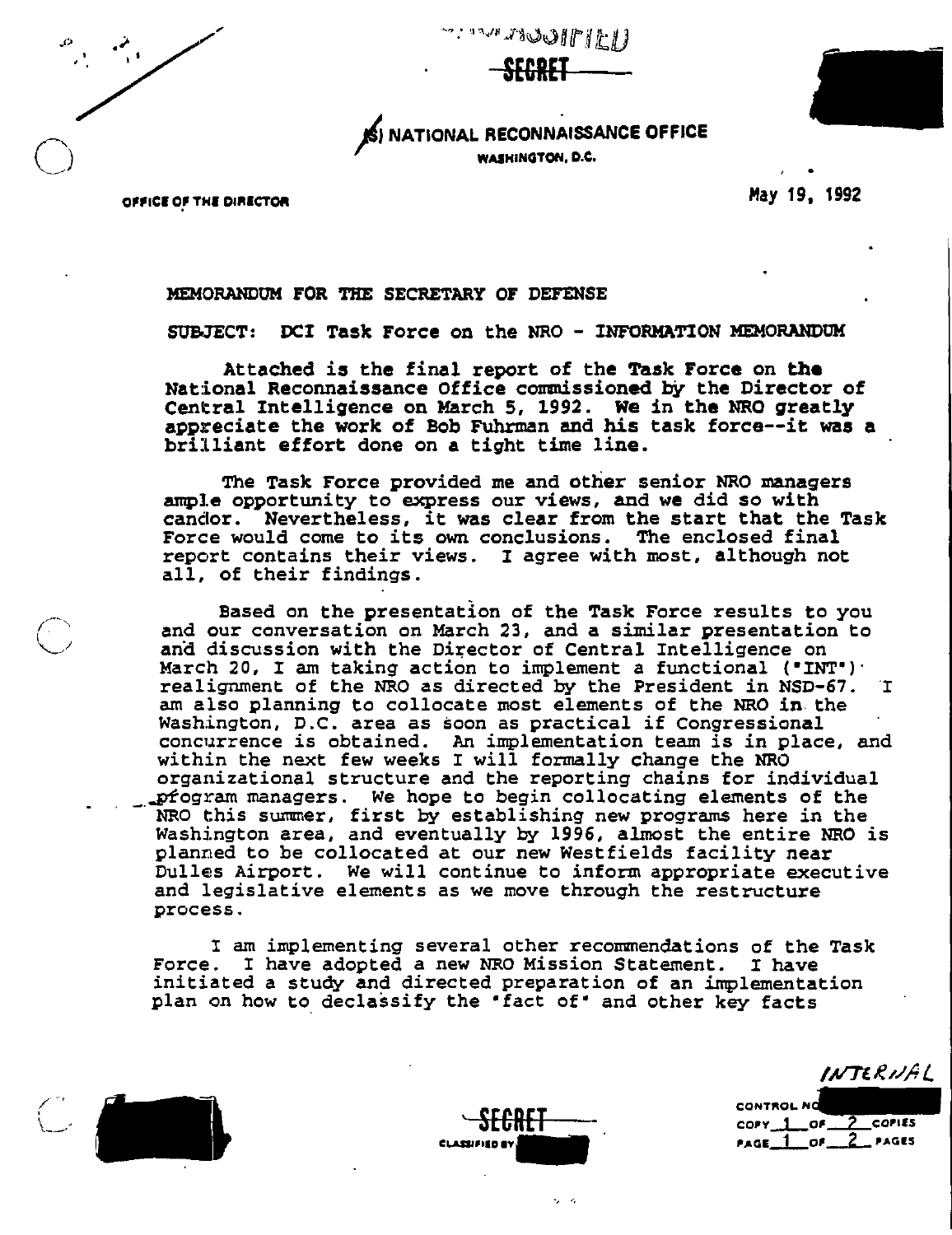| ٠<br>¢. |  |
|---------|--|
|         |  |
|         |  |



about the NRO, as well as studies of what further product or system information can be disseminated outside compartmented channels. When a Director of the new Central Imagery Organization is named, I will initiate action to expand membership of the National Reconnaissance Review Board (NRRB) . accordingly.

Some of the Task Force recommendations are not within my decision authority and would have significant impact on other organizations. I don't plan to take any action in these areas<br>unless directed by you and the Director of Central Intelligence. These recommendations include:

a. A more proactive role for the National Foreign Intelligence Program in supporting operational military users to lower echelons of command.

b. Merger of the National Reconnaissance Program, the Defense Reconnaissance Support Program, and the Airborne Reconnaissance Support Program into a single Overhead Reconnaissance Program.

c. Specific changes in the Intelligence Community requirements processes for systems acquisition and for tasking. The intelligence reorganization the Director of Central Intelligence has underway will make some of these changes.

Incorporating operational issues into the NRRB d. mandate.

I believe the changes that are being implemented will provide for an NRO that is strong, efficient, and effective.

Martin Faga

1 Attachment Final Report <del>-Cy-1-0£-3)</del>

THIS SAME MEMO, WITH APPROPRIATE LANGUAGE CHANGES, WENT TO THE DCI.

HTERIJE I **CONTROL NO**  $corr_0 - 1 - or_$  $COP($ PAGE 2 OF 2 FAGES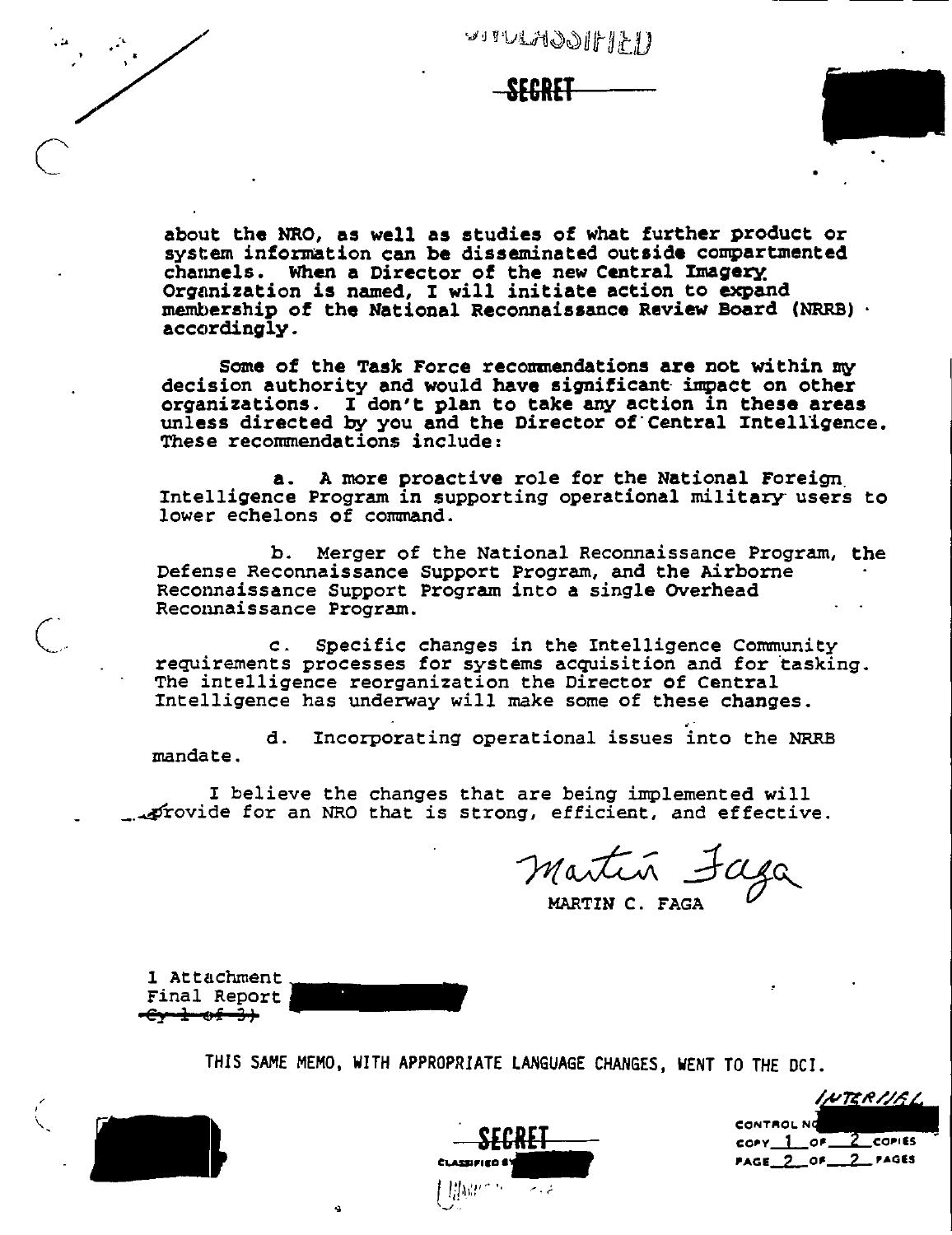₩₽₩₩₩₩₩₩₩₩₽₩ **TOPT** 

### **INTERNAL WORKING COPY**

### MEMORANDUM FOR THE SECRETARY OF DEFENSE

### SUBJECT: DCI Task Force on the NRO

 $\mathcal{L} = \mathcal{L}$ 

Attached is the final report of the Task Force on the National Reconnaissance Office (NRO) commissioned by the Director of Central Intelligence on March 5, 1992. It updates the preliminary findings and recommendations briefed to you by Marty Faga on March 23, 1992. Our recommendations are unanimous.

Our Task Force reviewed prior studies concerning the NRO, especially those in the 1988-89 time frame, and used them as a point of departure. Some of our recommendations flow naturally from the actions taken as a result of those studies.

At the time of our deliberations, another task force was considering the management of imagery within the Intelligence Community. We assumed the creation of an Imagery Authority (IA) responsible for top-level management of the total Community imagery effort and for establishing standards and protocols.

Our key recommendations for the Secretary of Defense, the Director of Central Intelligence, and the Director of the NRO (DNRO) include the following:

• Retain the NRO as the single US government organization for development, procurement, and operation of overhead intelligence collection systems.

• Organize the NRO along functional ("INT") lines.

• Collocare the NRO in the Washington area by the end of 1993.

• Affirm a proactive role for the Intelligence Community in responding to operational as well as national needs. Adopt a new NRO mission statement reflecting this role.

• Combine the three budget Programs currently managed by the DNRO into a single, integrated Overhead Reconnaissance Program.

· Strengthen the Intelligence Community's requirements process for system acquisition and for tasking.

. Declassify the "fact of" the NRO.

| <b>HANDLE VIA</b>              |
|--------------------------------|
| <b>BALENT KEYHOLE</b>          |
| <b>CONTRUE SYSTEMS JOINTLY</b> |

机硫化矿 电传输 一种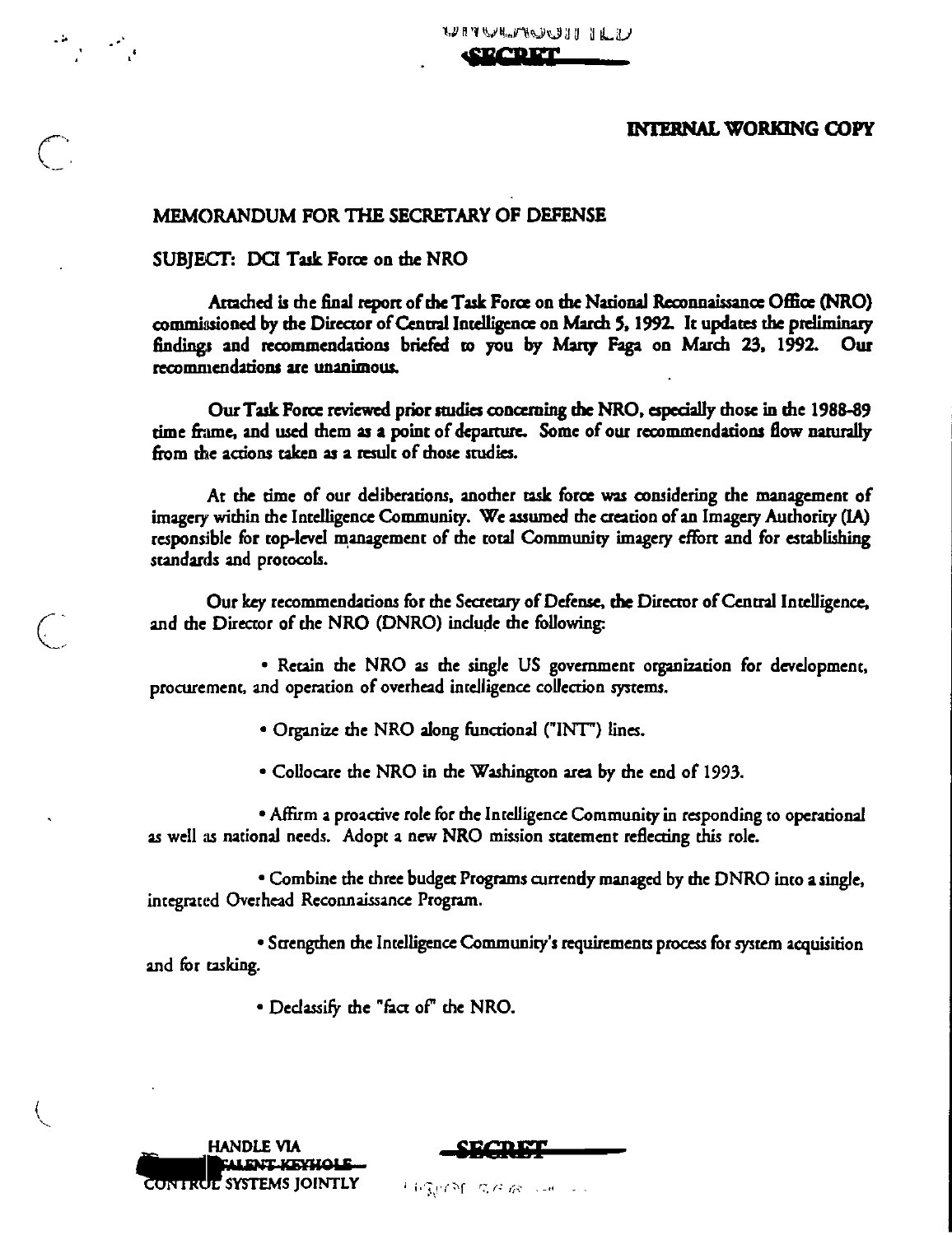$-$  overseas  $\mathbb{R}$  . The  $\mathbb{R}$ 

### **INTERNAL WORKING COPY**

· Review the classification guidelines for NRO system characteristics and related intelligence products to improve the flow of information to those who need it.

· Encourage operational users and the Intelligence Community to employ actual overhead systems in realistic exercises.

· Strengthen the National Reconnaissance Review Board and include operational issues in its mandate.

Members of the Task Force are grateful for having the opportunity to participate in this decision process.

 $ISI$ 

ROBERT A. FUHRMAN Chairman DCI Task Force on the NRO

1 Attachment Final Report (S. TK).

 $\begin{matrix} 1 & 1 \\ 1 & 1 \end{matrix}$ 

This same memo, with appropriate language changes, went to the DCI.



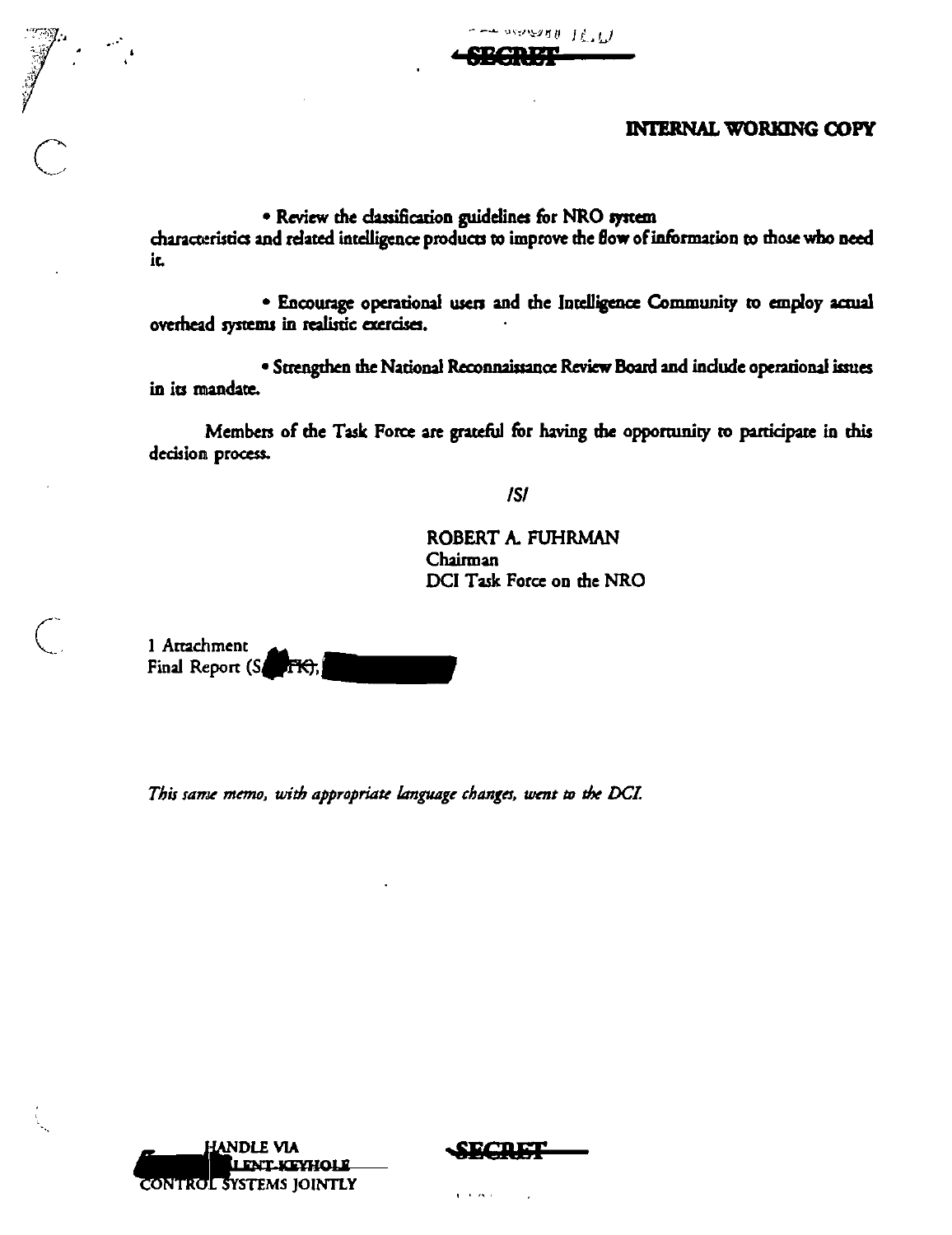

 $\overline{C}$ 

UNCLASSIFIED





**Report to the Director** of Central Intelligence

# **Del Task Force on The National Reconnaissance Office**

## **Final Report**

### APRIL 1992

**KEXHOLE** CONTHOL SYSTEMS JOINTLY

Page 1 of 29 Pages

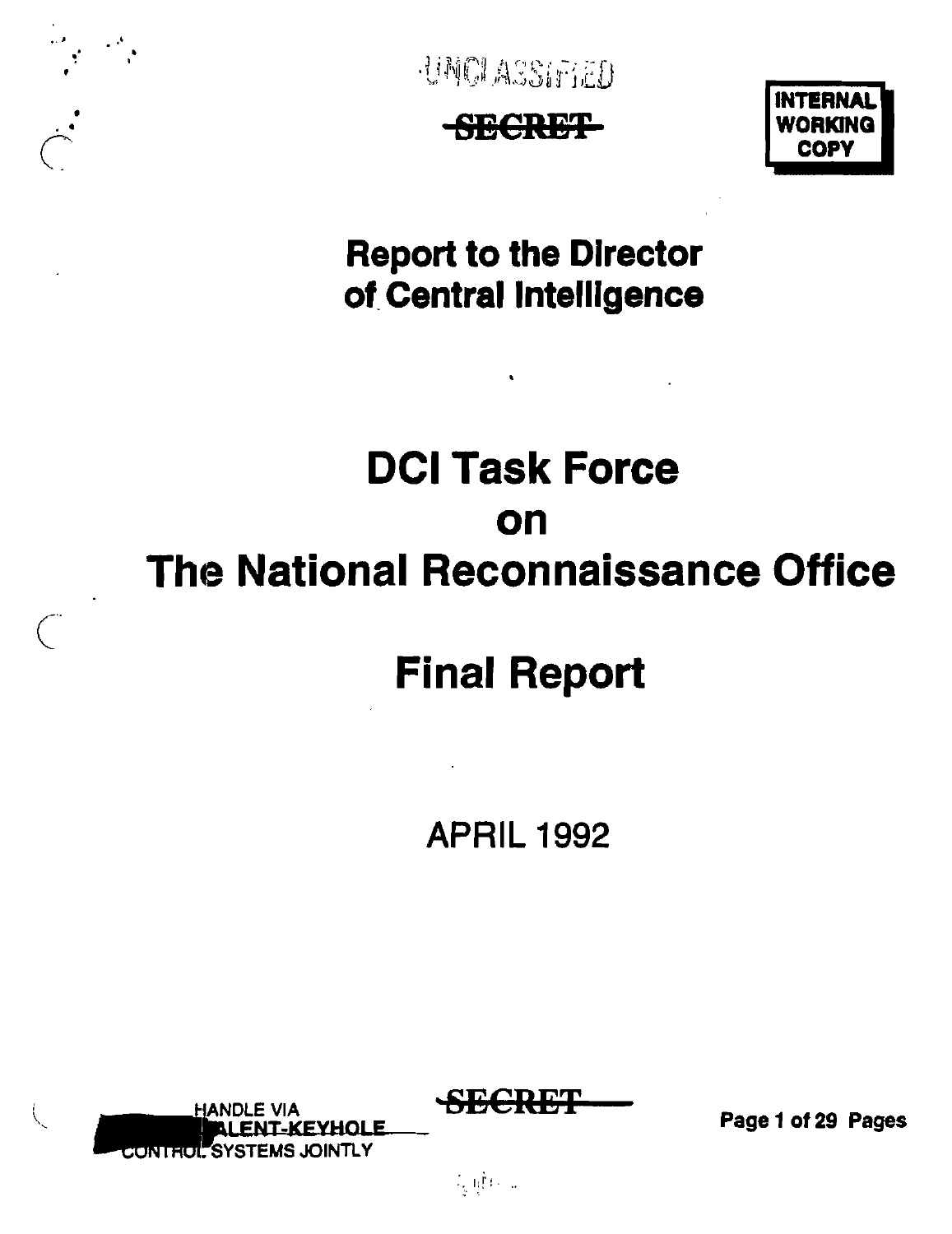,就好好! \$P\$ ( ) \$P\$ ( ) ;



### FINAL REPORT: DCI TASK FORCE

ON

### THE NATIONAL RECONNAISSANCE OFFICE

### I. INTRODUCTION

A. MEMBERSHIP. This DCI-appointed Task Force consisted of six members and two advisors. The two advisors acted as integral members of our team. Ours is a unanimous report.

Mr. Robert A. Fuhrman **Task Force Chairman** Former President and COO. **Lockheed Corporation** 

Dr. Solomog']. Buchsbaum Senior Vice President. **AT&T Bell Laboratories** 

auer

Lt Gen Lincoln D. Faurer (USAF, Ret) Former Director, NSA

Lt Gen Edward J. Heinz (US Ret) Former Director, Intelligence Community Staff

Mr. R. Evans Hineman Former Deputy Director for Science & Technology, CIA Former Director, NRO Program B

Maj Gen Ralph H. Jacobson (USAF, Ret) President and CEO. The Charles Scark Draper Laboratory Former Director, NRO Program A

John P. Devine eputy Director for Research and Engineering, NSA

Mr. Leo Hazlewood Director, National Photographic Interpretation Center

B. PURPOSE OF THE TASK FORCE. The Terms of Reference (Attachment 1) asked us to advise the DCI concerning the future of the National Reconnaissance Office (NRO), specifically including issues related to current studies concerning reorganization of the US Intelligence Community (IC). The fundamental question we addressed was a simple one: How should the US government organize to acquire and operate overhead reconnaissance systems?



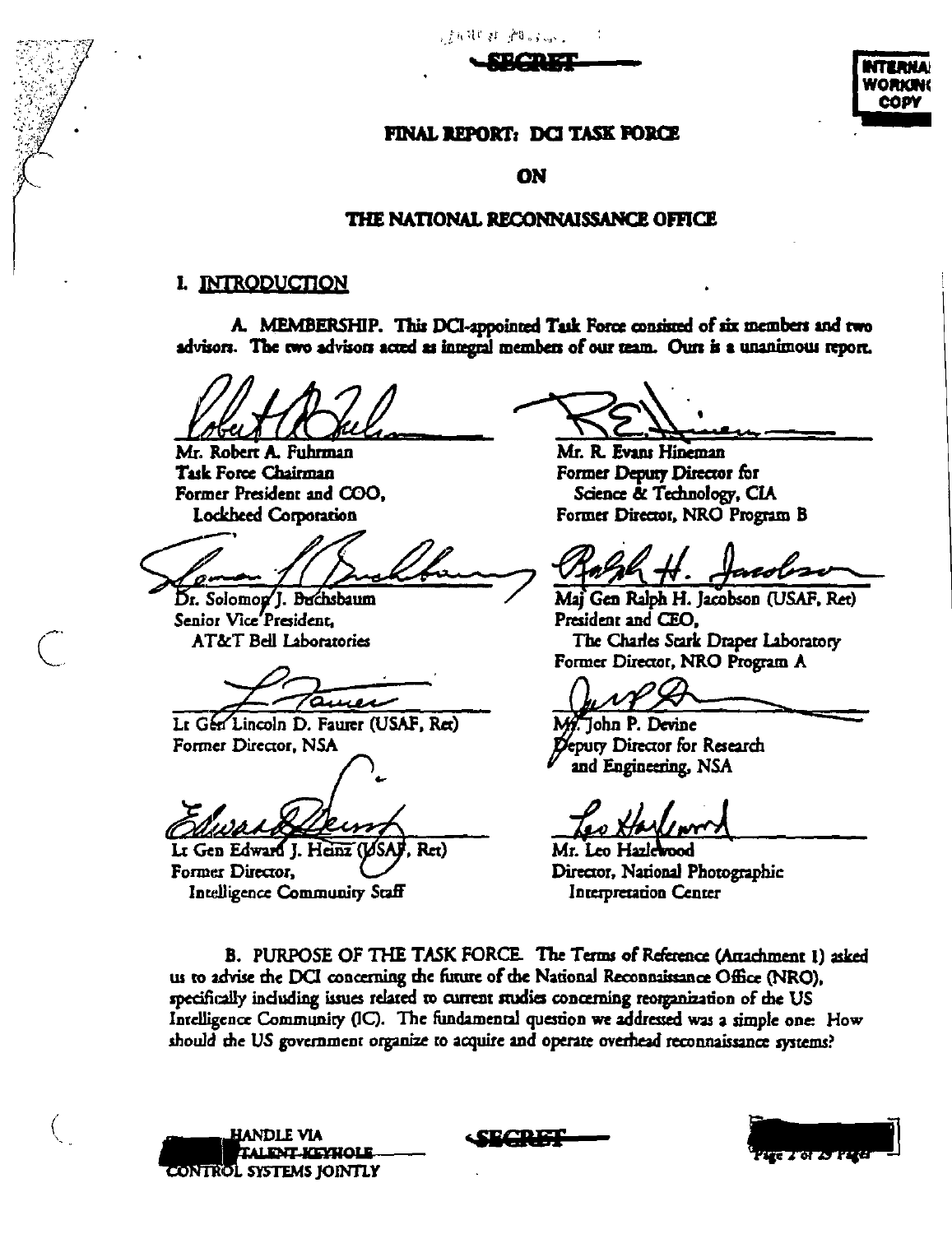OPTOM ANDES PL

**NTERNAL** WORKING **COPY** 

C. TASK FORCE APPROACH. The NRO has served the nation well for some 30 years. Its streamlined management approach to acquisition and the dedication and creativity of NRO personnel have built a record of unparalleled success. We attempted to make recommendations not only to preserve the effectiveness of the US overhead reconnaissance program but also to enhance its ability to meet challenges of the future.

D. TASK FORCE METHODOLOGY. We reviewed the current status of the NRO and its programs, examined the most recent studies concerning the effectiveness and operations of the NRO, and conducted in-depth interviews with the Director of the NRO (DNRO), the Deputy Director of the NRO (DDNRO), and Deputy Director for Military Support (DDMS); the Directors of Programs A, B, and C; and the Director of Plans and Analysis. We also discussed issues with the Staff Director of the Senate Select Committee on Intelligence and with staff members of the House Permanent Select Committee on Intelligence. Additionally, individual Task Force members contacted a number of past and current officials of the Department of Defense and the Intelligence Community in the course of considering specific issues. Administrative support and research into specific questions were provided by an NRO team headed by Colonel

E. ASSUMPTION: CREATION OF AN IMAGERY AUTHORITY. Because there was another task force studying imagery issues, it was necessary to make a basic assumption that the Secretary of Defense (SECDEF) and the DCI would establish an Imagery Authority (IA) to adjudicate and prioritize imagery requirements and to establish standards and protocols.

F. ARRANGEMENT OF THIS REPORT. This report consists of 9 Sections and 4 attachments:

**SECTIONS** 

- L Introduction
- Need for the National Reconnaissance Office II.
- III. The NRO Mission
- IV. NRO Organizational Structure
- $\mathbf{V}$ . The Intelligence Community Requirements Process
- VI. Program and Budget Issues
- VII. Security and Classification Issues
- VIII. The National Reconnaissance Review Board (NRRB)
- $\mathbf{IX}$ Operation of Satellite Reconnaissance Systems

#### **ATTACHMENTS**

- Terms of Reference 1.
- 2. Criticisms of the NRO
- Recommended Intelligence Community Requirements Process 3.
- $\overline{\mathbf{4}}$ . Summary of Recommendations



-9MCR.ISE

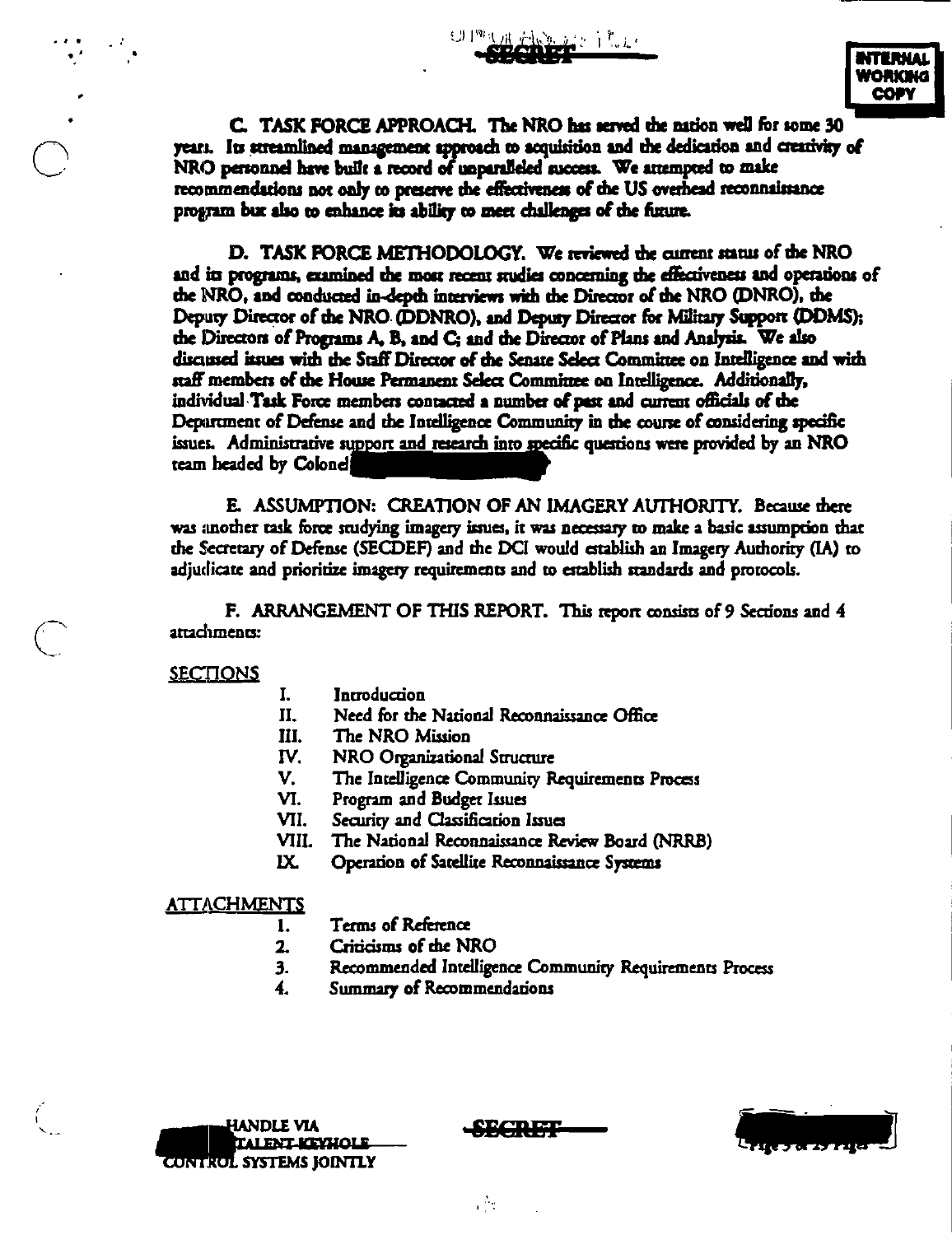declining budgets, we cannot continue part practice of allowing new ideas to compete only for new money. Instead, we need a method wishin the Community to allow new ideas to compete on their merks with baseline programs and ongoing initiatives.

D. REPRIORITIZING BASELINE PROGRAMS. Our recommendation to overcome the present "tyranny of the baseline" is an annual community reprioritization of all baseline programs throughout the NFIP, together with consideration of new initiatives. The new Community Management Staff would lead this effort, which would require not only highly qualified staffing but also strong DCI support. The end result would be a DCI/SECDEF approved ranking that would drive the NFIP Program Managers' budget processes. We recognize this is not a trivial task, but it should be pursued with vigor. At the least, it should be applied to the individual NFIP programs, and specifically to the ORP.

### RECOMMENDATION #14. The DCI should initiate an annual Community-wide reprioritization of all NFIP baseline programs, with explicit consideration of new initiatives.

E. FENCED FUNDING FOR NEW IDEAS. In order to ensure that new ideas can be studied and designed to a point sufficient to allow them to compete against baseline programs, the DNRO needs a "fenced" funding line dedicated to new ideas. This would be in addition to today's Reconnaissance Technology/Advanced Development (RT/AD) lines, and would be used for new starts up to the demonstration or prototype stage to get them ready for the Community reprioritizing process. Plans and Analysis would provide corporate NRO oversight for this program, in consultation with the NRO's customers.

### RECOMMENDATION #15. The DNRO, with support of the SECDEF and the DCI, should establish a separate, fenced funding line dedicated to new ideas.

F. NEED FOR STRATEGIC PLANNING. The ability to select the new ideas that should be supported is strongly dependent on the availability of a long-term Strategic Plan. The NRO has a strategic planning process already, with mechanisms to link the overall strategic plan to individual INT roadmaps and eventually to budgets. We believe the NRO should retain and strengthen its strategic planning process and carry that process through to completion of a Strategic Plan that should be updated at least every two years and promulgated.

RECOMMENDATION #16. The NRO should retain and strengthen its internal strategic planning process and carry it through to completion of a written Strategic Plan.

### VII. SECURITY AND CLASSIFICATION ISSUES

A. BACKGROUND. The Task Force reviewed current security and classification guidelines for the nation's satellite reconnaissance efforts, which are based largely on National Security Directive (NSD) 30. These guidelines, which require that the existence of the NRO be protected within Sensitive Compartmented Information channels and drastically restrict the discussion of space-based intelligence capabilities outside of those channels, have long historical precedent. Changes over the past few years convinced us that serious study with an eye towards

**HANDLE VIA EALENT-KEYHOLE** CONTROL SYSTEMS JOINTLY

 $\mathcal{L}_{\mathbf{z}}$  , and  $\mathcal{L}_{\mathbf{z}}$ 





ر ساندار ن<sup>س</sup>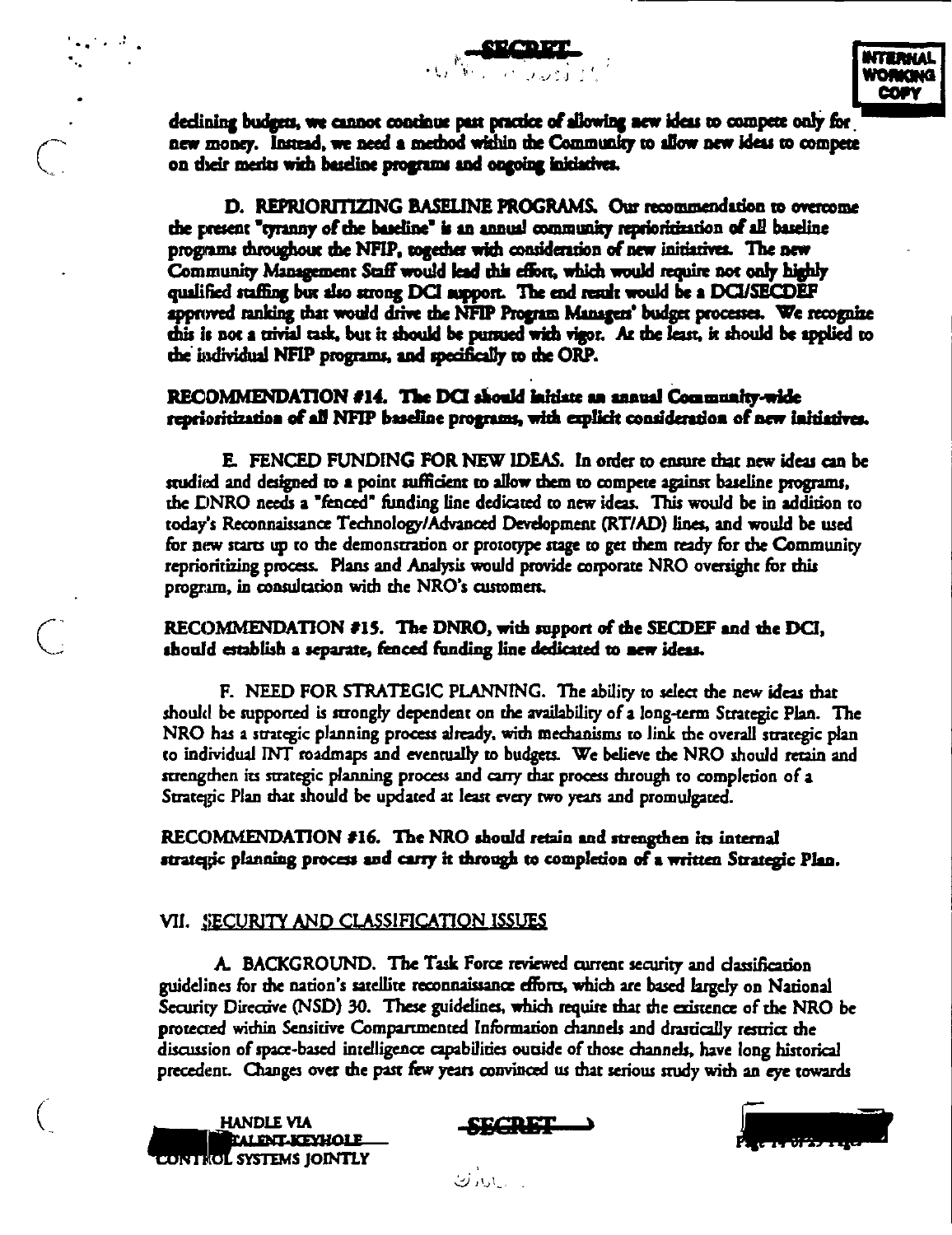

significant modification of these guidelines should be conducted. We see the need to review  $d\mathbf{l}$ guidelines in three areas the covert nature of the NRO, and the amount of information abour satellite capabilities releasable at non-comparimented levels, and the amount of product releasable at non-compartmented levels.

**B. RATIONALE FOR AN OVERT NRO. While current guidelines require the** existence of the NRO to be maintained within SCI channels, the fact of an NRO is an "open secret," with many references in open literature. We believe that attempting to preserve such "open secrets" without strong and compelling rationale is inconsistent with the DCI's push for greater openness, weakens the case for preserving "real" secrets, and needlessly angers congressional and other critics. By admixting the "fact of" the NRO, we remove many needless points of controversy. Of course, simply admitting "fact of" without providing additional information accomplishes little. Rather, we believe that certain "facts about" should be declassified to improve the NRO's ability to interact with customers and users. These would indude items such as:

- Mission Statement
- Names of DNRO, DDNRO, DDMS
- Fact of joint DoD and Intelligence Community staffing
- Headquarters Locations

C. IMPLEMENTING AN OVERT NRO. Detailed andy and a comprehensive implementation plan are imperative before any public announcement about the NRO is made. Appropriate coordination with the Departments of Defense and State would be required, as well as Presidential approval to modify NSD 30. A support staff must be ready to handle inquiries at the Pentagon, and revised security guidelines must be made available to SCI-briefed personnel worldwide. Ongoing projects must be reviewed to ensure that the transition to an overt NRO will not endanger any current or future sources or methods. Of course, critical details on NRO system development and capabilities should remain within SCI channels.

RECOMMENDATION #17. The SECDEF and the DCI should direct the DNRO to begin the process of declassifying the "fact of" the NRO and certain additional information by conducting a detailed study and developing an implementation plan.

D. NEED FOR MORE INFORMATION OUTSIDE SCI CHANNELS. While proper protection of sources and methods is an unarguable priority, our Task Force concluded that many NRO customers and users perceive that security unduly constrains the flow of intelligence to policymakers and military commanders, and impedes the basic understanding and utility of overhead systems.

Our Task Force found evidence that current security practice impedes the flow of needed intelligence information to current and potential users. In some cases, the existing guidelines permit material to be decompartmented and distributed-but only after a conscious decision by an appropriate SCI authority in the field and removal of certain markings and data. In practice, the field personnel need simplified guidance, encouragement, and the resources to make and implement the declassification decisions. We believe that an effort to improve the flow

**HANDLE VIA ALINT-KEYHOLE** CONTRUE SYSTEMS JOINTLY





 $\frac{1}{2}$  ,  $\frac{1}{2}$  ,  $\frac{1}{2}$